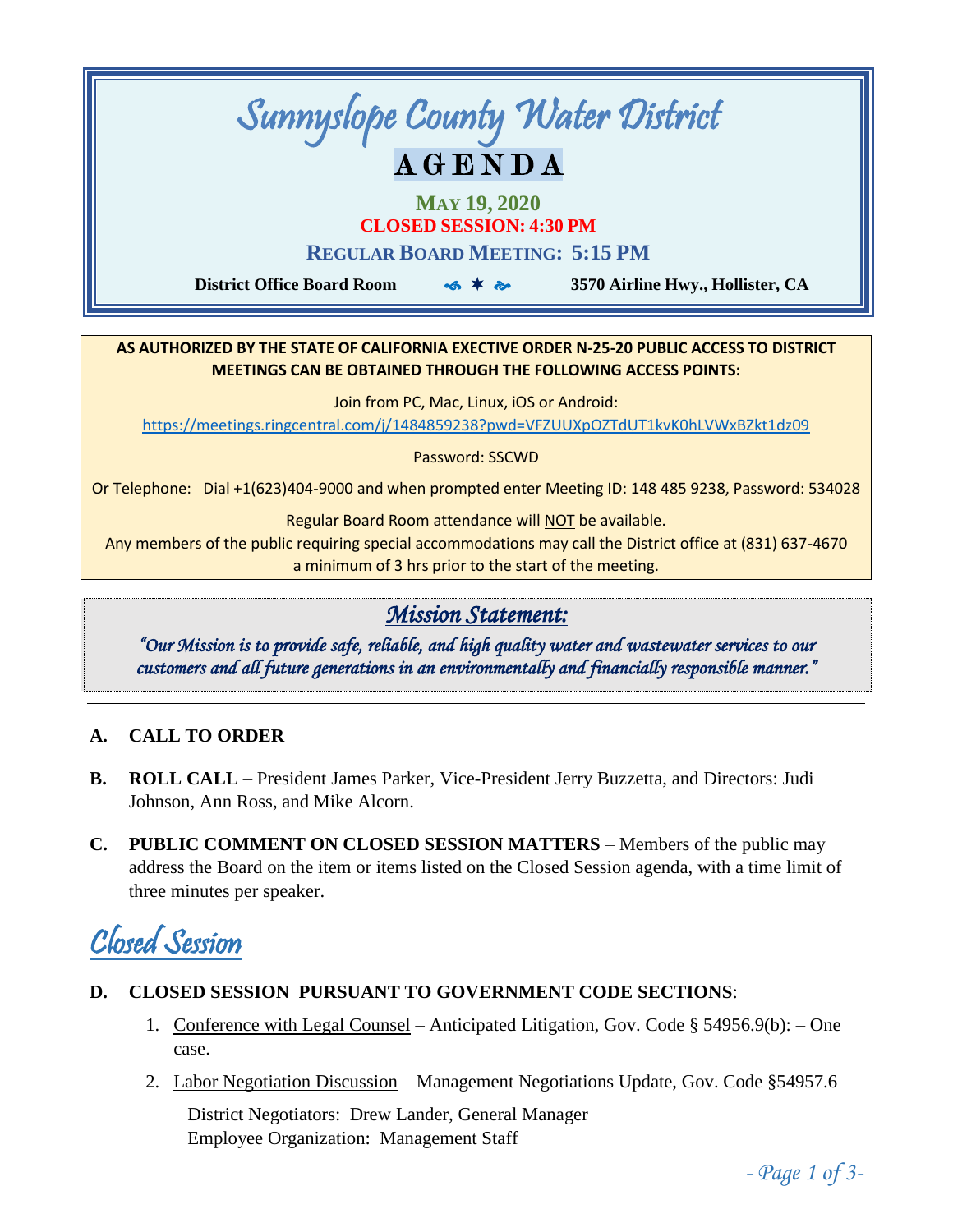Regular Session

### **E. PLEDGE OF ALLEGIANCE**

#### **F. REPORT IN OPEN SESSION ACTION TAKEN IN CLOSED SESSION**

#### **G. APPROVAL OF AGENDA**

- **H. PUBLIC COMMENTS and AUDIENCE INTRODUCTIONS** The public may comment **<sup>1</sup>** on any District business, not on the agenda, with a time limit of three minutes per speaker. No actions may be taken.
- **I. CONSENT AGENDA –** Members of the Board and/or members of the public may pull matters from the Consent Agenda. Any matter pulled from the Consent Agenda shall be moved to Item J, and treated as a matter of new business, or moved to Item L, and discussed as a staff report. The public may address the Board **<sup>2</sup>** on these items, not to exceed 3 minutes, when the Board reviews each pulled item.
	- 1. Approval of Minutes of the Regular Board Meeting of April 21, 2020.
	- 2. Allowance of Claims for disbursements from April 14, 2020 through May 11, 2020.
	- 3. Associate Engineer Monthly Status Report.
	- 4. Finance Manager Monthly Status Reports: a. Narrative Report, b. Operation Summary, c. Statement of Income, and d. Investment Summary.
	- 5. Superintendent Monthly Status Reports: a. Maintenance, b. City Meter Reading, and c. Groundwater Level Measurement.
	- 6. General Manager Monthly Status Report.
- **J. NEW BUSINESS –** The Board will review and discuss agenda items and take action or direct staff to return to the Board for action at a following meeting. The public may address the Board **<sup>2</sup>** on these items as the Board reviews each item.
	- 1. Authorize the General Manager to Proceed with Well #2 Rehabilitation for a Total Cost Not to Exceed \$80,680 (Not a project under CEQA per Article 20, Section 15378).
	- 2. Authorize the General Manager to Purchase Materials and Contract for Installation of Piping and SCADA Modifications at the Lessalt Booster Pump Station, not to exceed \$25,000 (Not a project under CEQA per Article 20, Section 15378).
	- 3. Consider Adoption and Approval of the District Budget for Fiscal Year 2020/21.
	- 4. Authorize the General Manager to open Contract Negotiations with City Management Staff for Contract Operation of the City of Hollister Wastewater Treatment Plant (WWTP).

#### **K. STATUS REPORTS**

- 1. Governance Committee (No meeting)
- 2. Water / Wastewater Committee (No meeting)
- 3. Finance Committee (May  $11<sup>th</sup>$ ) Preliminary Budget Review
- 4. Policy and Procedure Committee (No meeting)